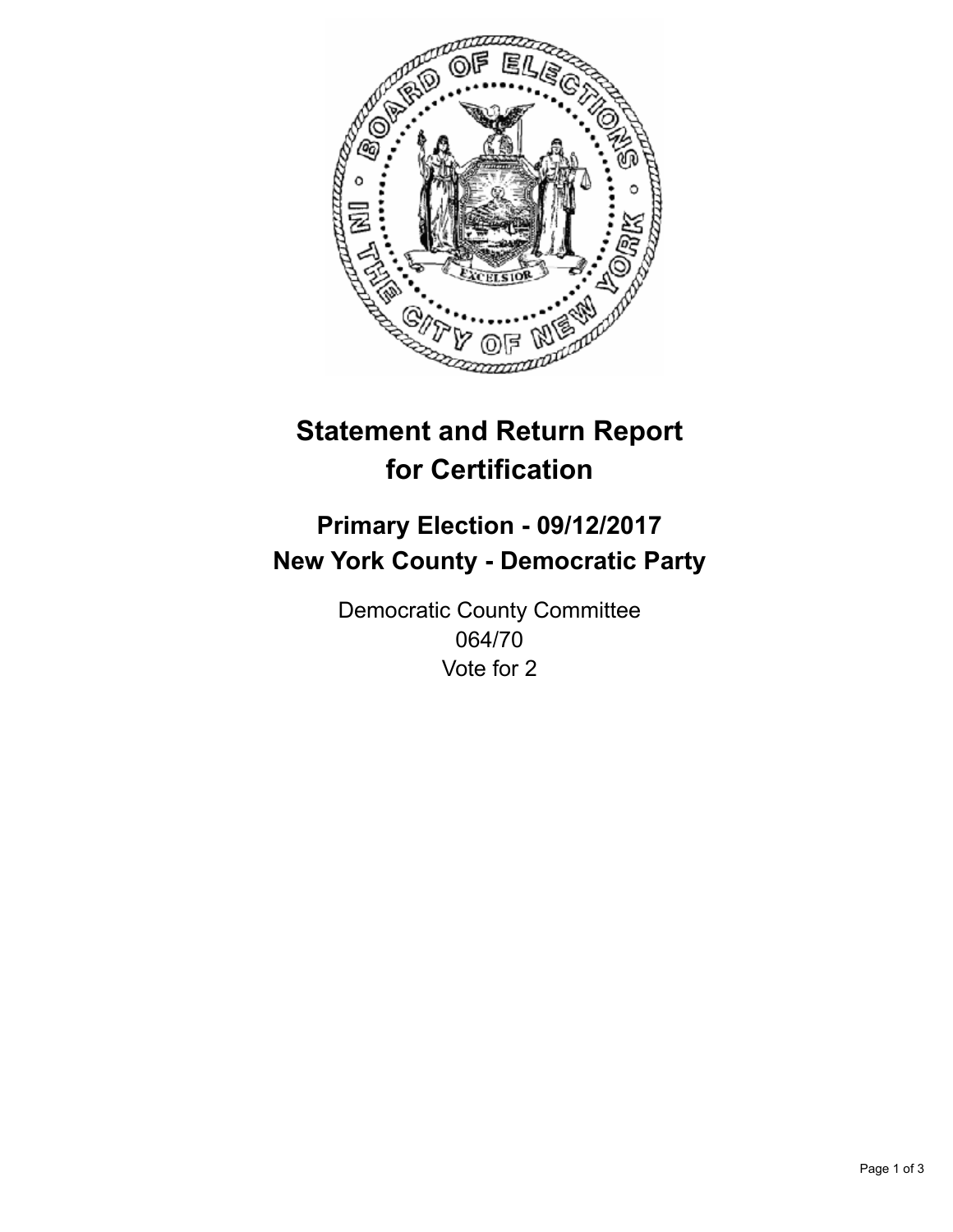

## **Assembly District 70**

| PUBLIC COUNTER                                           | 5           |
|----------------------------------------------------------|-------------|
| <b>MANUALLY COUNTED EMERGENCY</b>                        | 0           |
| ABSENTEE / MILITARY                                      | 0           |
| <b>AFFIDAVIT</b>                                         | 0           |
| <b>Total Ballots</b>                                     | 5           |
| Less - Inapplicable Federal/Special Presidential Ballots | $\mathbf 0$ |
| <b>Total Applicable Ballots</b>                          | 5           |
| <b>LUGENIA WHITFIELD</b>                                 | 0           |
| <b>LISA AMARANTE</b>                                     | 0           |
| <b>JERALD TIMES</b>                                      | 0           |
| <b>Total Votes</b>                                       | 0           |
| Unrecorded                                               | 10          |